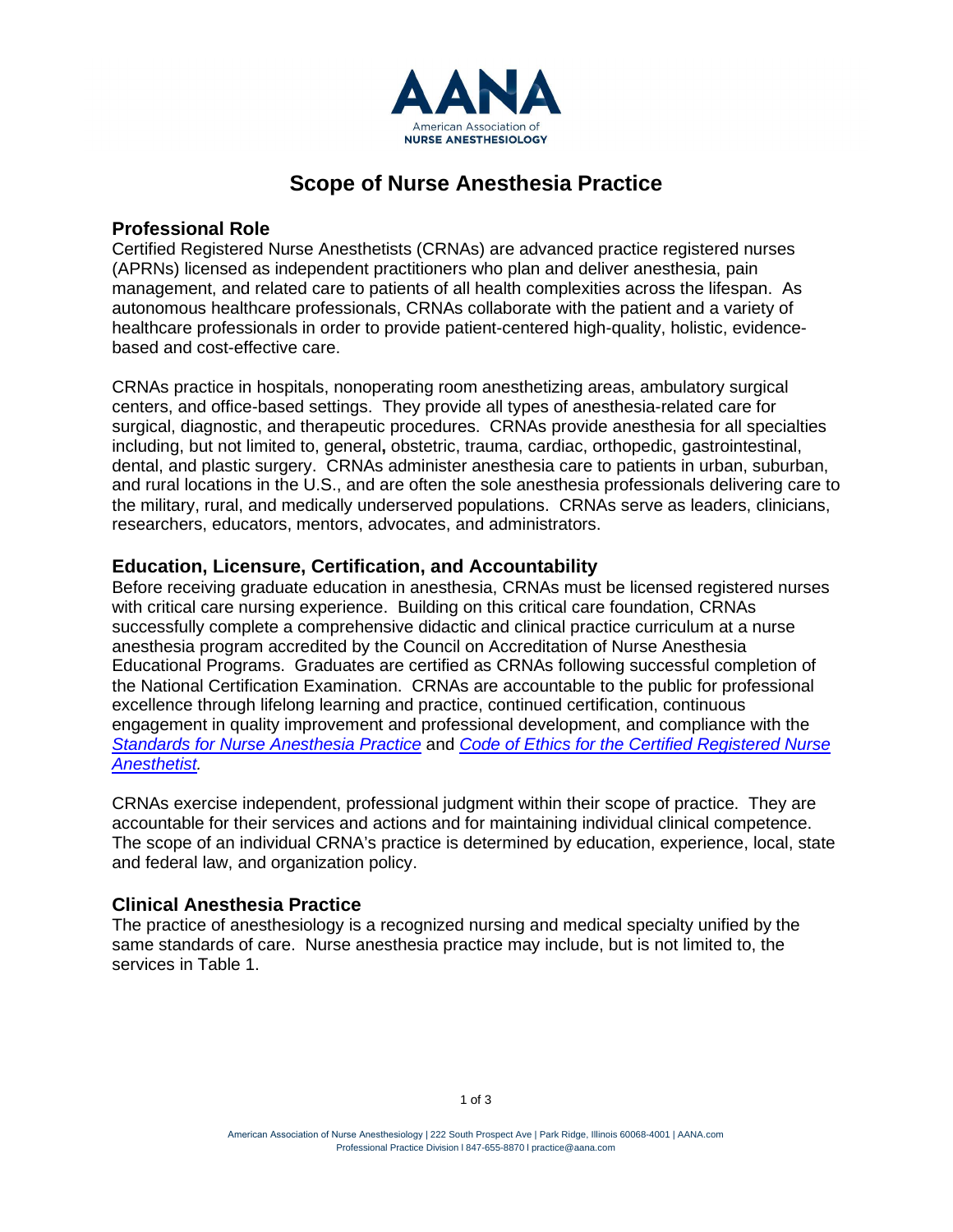## **Table 1.** Nurse Anesthesia Scope of Practice**\***



| <b>Preoperative /</b>                                                                                                                                                                                                                                                                                                                                                                                                                                                                                                         | Intraoperative /                                                                                                                                                                                                                                                                                                                                                                                                                                                                                                                                                                                        | <b>Postoperative /</b>                                                                                                                                                                                                                                                                                                                                                                                   | Pain                                                                                                                                                                                                                                                                                                                                                                                                                                    | <b>Other</b>                                                                                                                                                                                                                                                                                                                                                                                                                                                                                                                                                                                                                                                                                                                                                           |
|-------------------------------------------------------------------------------------------------------------------------------------------------------------------------------------------------------------------------------------------------------------------------------------------------------------------------------------------------------------------------------------------------------------------------------------------------------------------------------------------------------------------------------|---------------------------------------------------------------------------------------------------------------------------------------------------------------------------------------------------------------------------------------------------------------------------------------------------------------------------------------------------------------------------------------------------------------------------------------------------------------------------------------------------------------------------------------------------------------------------------------------------------|----------------------------------------------------------------------------------------------------------------------------------------------------------------------------------------------------------------------------------------------------------------------------------------------------------------------------------------------------------------------------------------------------------|-----------------------------------------------------------------------------------------------------------------------------------------------------------------------------------------------------------------------------------------------------------------------------------------------------------------------------------------------------------------------------------------------------------------------------------------|------------------------------------------------------------------------------------------------------------------------------------------------------------------------------------------------------------------------------------------------------------------------------------------------------------------------------------------------------------------------------------------------------------------------------------------------------------------------------------------------------------------------------------------------------------------------------------------------------------------------------------------------------------------------------------------------------------------------------------------------------------------------|
| <b>Preprocedure</b>                                                                                                                                                                                                                                                                                                                                                                                                                                                                                                           | Intraprocedure                                                                                                                                                                                                                                                                                                                                                                                                                                                                                                                                                                                          | <b>Postprocedure</b>                                                                                                                                                                                                                                                                                                                                                                                     | <b>Management</b>                                                                                                                                                                                                                                                                                                                                                                                                                       | <b>Services</b>                                                                                                                                                                                                                                                                                                                                                                                                                                                                                                                                                                                                                                                                                                                                                        |
| · Provide patient education and<br>counseling<br>· Perform a comprehensive<br>history and physical<br>examination, assessment and<br>evaluation<br>Conduct a preanesthesia<br>assessment and evaluation<br>· Develop a comprehensive<br>patient-specific plan for<br>anesthesia, analgesia,<br>multimodal pain management,<br>and recovery<br>Obtain informed consent for<br>anesthesia and pain<br>management<br>Select, order, prescribe and<br>administer preanesthetic<br>medications, including controlled<br>substances | · Implement a patient-specific<br>plan of care, which may involve<br>anesthetic techniques, such as<br>general, regional and local<br>anesthesia, sedation, and<br>multimodal pain management<br>· Select, order, prescribe and<br>administer anesthetic<br>medications, including controlled<br>substances, adjuvant drugs,<br>accessory drugs, fluids, and<br>blood products<br>• Select and insert invasive and<br>noninvasive monitoring<br>modalities (e.g., central venous<br>access, arterial lines, cerebral<br>oximetry, bispectral index<br>monitor, transesophageal<br>echocardiogram (TEE)) | • Facilitate emergence and<br>recovery from anesthesia<br>· Select, order, prescribe and<br>administer postanesthetic<br>medications, including controlled<br>substances<br>• Conduct postanesthesia<br>evaluation<br>· Educate the patient related to<br>recovery, regional analgesia and<br>continued multimodal pain<br>management<br>• Discharge from the<br>postanesthesia care area or<br>facility | · Provide comprehensive patient-<br>centered pain management to<br>optimize recovery.<br>· Provide acute pain services,<br>including multimodal pain<br>management and opioid-sparing<br>techniques<br>· Provide anesthesia and<br>analgesia using regional<br>techniques for obstetric and<br>other acute pain management<br>· Provide advanced pain<br>management, including acute,<br>chronic, and interventional pain<br>management | · Prescribe medications, including<br>controlled substances (e.g., pain<br>management, medication-<br>assisted treatment, adjuvants to<br>psychotherapy)<br>· Provide emergency, critical<br>care, and resuscitation services<br>· Perform advanced airway<br>management<br>• Perform point-of-care testing<br>• Order, evaluate, and interpret<br>diagnostic laboratory and<br>radiological studies (e.g., chest<br>x-ray, 12-lead EKG, TEE)<br>• Use and supervise the use of<br>ultrasound, fluoroscopy, and<br>other technologies for diagnosis<br>and care delivery<br>• Provide sedation and pain<br>management for palliative care<br>· Order consults, treatments or<br>services related to the patient's<br>care (e.g., physical and<br>occupational therapy) |

*\*These services are listed in table format for ease of reference. The table is not intended to be all inclusive or limit the services to specified phases of patient care. CRNA scope of practice is dynamic and evolving. CRNA clinical privileges should reflect the full scope of CRNA practice evidenced by individual credentials and performance.*

2 of 3

American Association of Nurse Anesthesiology | 222 South Prospect Ave | Park Ridge, Illinois 60068-4001 | AANA.com Professional Practice Division l 847-655-8870 l [practice@aana.com](mailto:practice@aana.com)